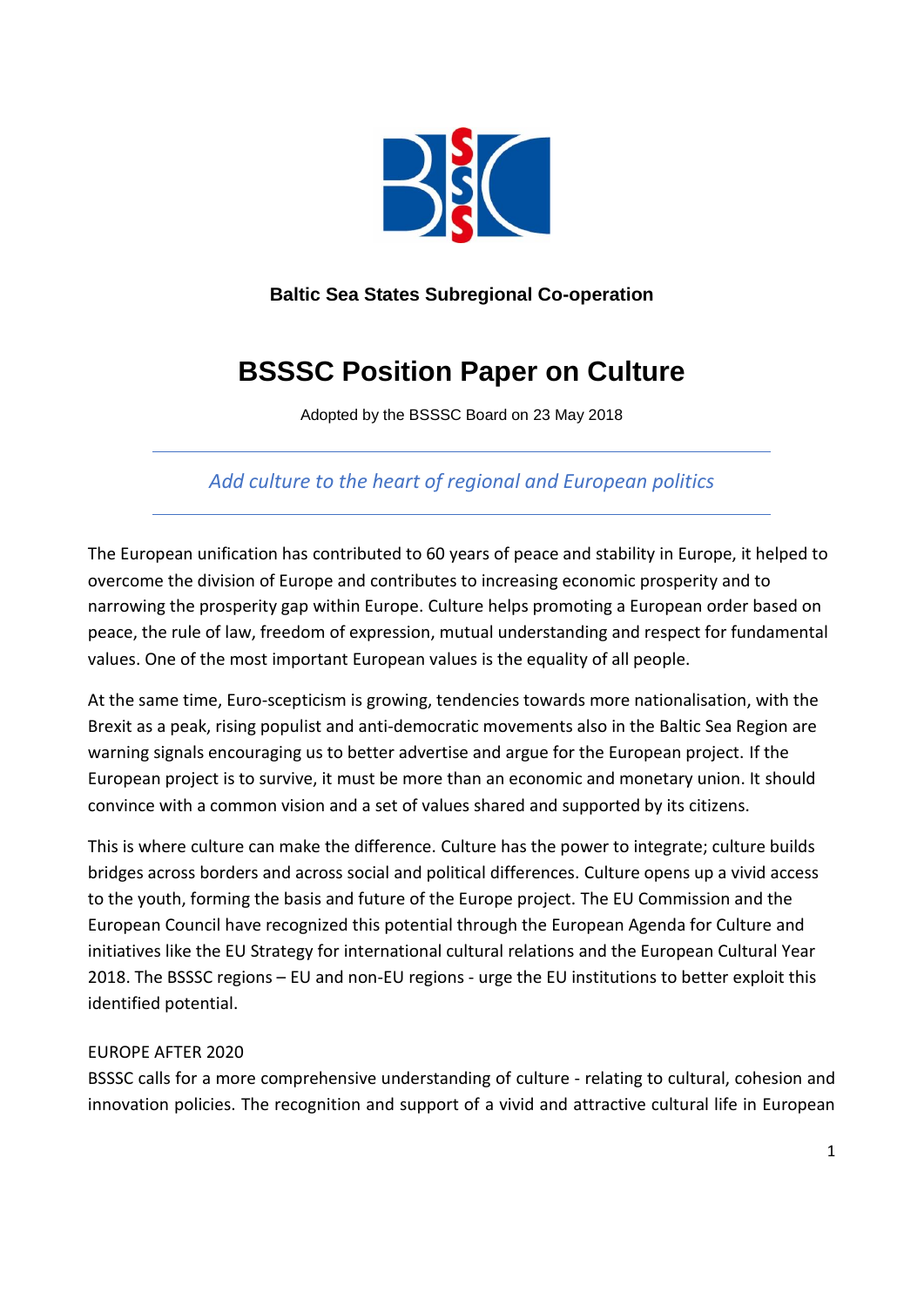regions should have high priority and should be highlighted in all EU-policies. Among others, this should be integrated into the EU's funding policy after 2020, e.g.:

- Promoting culture and creative industries should become an inherent goal of the European Structural Funds policy.
- Preserving and promoting culture should become a thematic priority of the Structural Funds Programmes 2021-2027 and a possible topic of Smart Specialisation Strategies (provides maintenance of the current programming structure).
- Culture is one the 13 Policy Areas of the EU Baltic Sea Strategy, but without sufficient financing possibilities; cultural projects should become eligible within all ETC (European Territorial Cooperation) programmes 2021-2027.
- Facilitate the funding of small scale projects in the fields of culture, intercultural exchange and the promotion of democracy and tolerance suitable to strengthen European identity and solidarity in the ETC programmes.
- Facilitate access to the centrally managed EU programmes (e.g. Creative Europe) for Macroregional strategy projects (flagship projects).

## THE IMPORTANCE OF CULTURE WITH REGARD TO EUROPEAN PRIORITIES

### **Identity:**

Cultural heritage is an important manifestation of cultural diversity that needs to be protected. Cultural heritage is at the core of the EU's cultural strategy in 2018, when we celebrate the European Year of Cultural Heritage. "Our cultural heritage is more than the memory of our past; it is the key to our future." says Tibor Navracsics, European Commissioner for Education, Culture, Youth and Sport. Culture and the cultural heritage point to what unites us in Europe, herewith strengthening the sense of togetherness and belonging to a community of shared values. Rehabilitating and promoting cultural heritage also attracts tourism and boosts economic growth*.* Knowledge of the regional culture and history is a precondition for regional identity. Regional and European awareness increase the commitment to one's home region and to the European project.

BSSSC underlines that preserving and displaying cultural heritage and looking at our common history foster mutual understanding and boost the "we-feeling" in the region - an important prerequisite for jointly tackling today challenges in Europe and in the Baltic Sea Region. Regional identity matters!

### **Growth and jobs:**

Culture and creative industries are a central element in the new economy driven by creativity, innovation, digital dimension and access to knowledge. Culture and creative industries represent a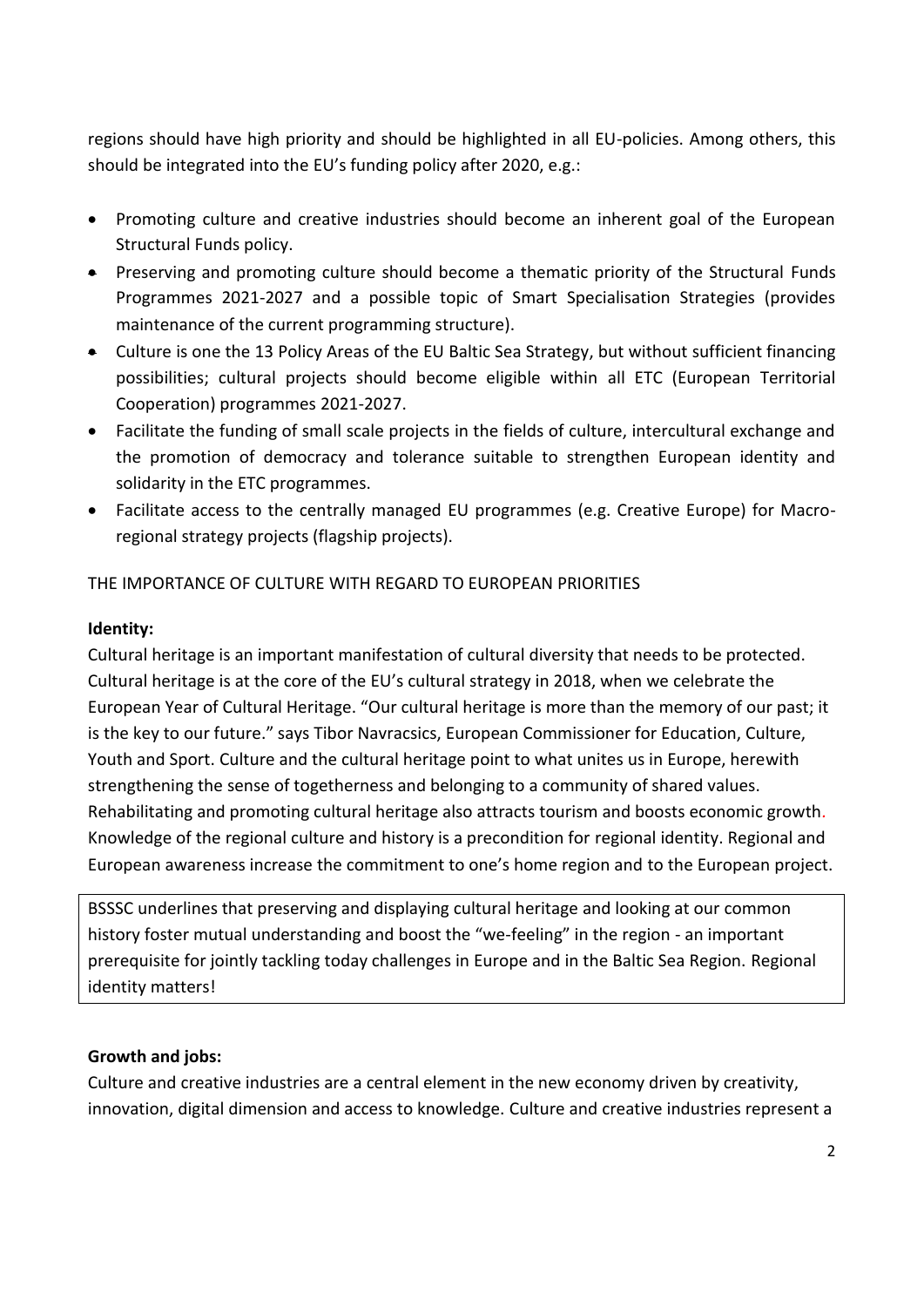booming economic sector: The European cultural and creative industries sectors represent up to 4.5 % of European GDP and account for some 3.8 % of the EU work force. The sector records positive growth rates. Culture is well-suited to present a region as an attractive and open-minded place to live. Quality-of-life factors are "soft location factors", increasingly influencing a region's positioning in the competition for firms, jobs and the best minds and talents.

Cultural tourism is one of the largest and fastest growing global tourism markets. Culture is an increasingly important element in marketing tourist destinations as it creates distinctiveness and attracts with cultural and historic assets forming the unique regional image and identity

BSSSC stresses that culture and creative industries can help respond to various challenges and to deliver important social and economic benefits both within and outside the EU.

#### **Innovation:**

Culture and creative industries have a remarkable potential for innovation, not only in itself. They also function as a catalyst for technological innovations and knowledge-based growth in various sectors of the economy.

Culture can spur social innovation. Our society is faced with a raft of challenges of such magnitude and complexity that conventional problem-solving strategies no longer lead to the desired outcomes. New ways of thinking and innovative approaches are needed in many areas of life, be it in managing scarcer resources, climate change or in dealing with rising social and political tensions. Cultural interventions can offer new attention to old problems.

BSSSC acknowledges that culture-based creativity has the capacity to break conventions, the usual way of thinking, and allows new visions, ideas or products to emerge. A creative environment fosters cutting-edge innovation and helps us solve even complex societal problems.

### **Integration & Social Cohesion:**

European integration, just like integration in the Baltic Sea Region, will not work based on contracts and agreements alone. It is only possible to convince people of European integration if we are not only successful in reaching people's minds but also in affecting people's hearts and emotions. This is where culture can make the difference. Its integrating power works in the community, in different groupings and the like, but also within nations and between nations. Participation in cultural activities is an essential tool for individuals and groups to communicate even without knowing the local language. It allows isolated or marginalised people to get involved and acquire self-confidence and self-esteem. Inter-cultural dialogue can contribute to defuse social conflicts and to respond to challenges such as the integration of migrants and refugees.